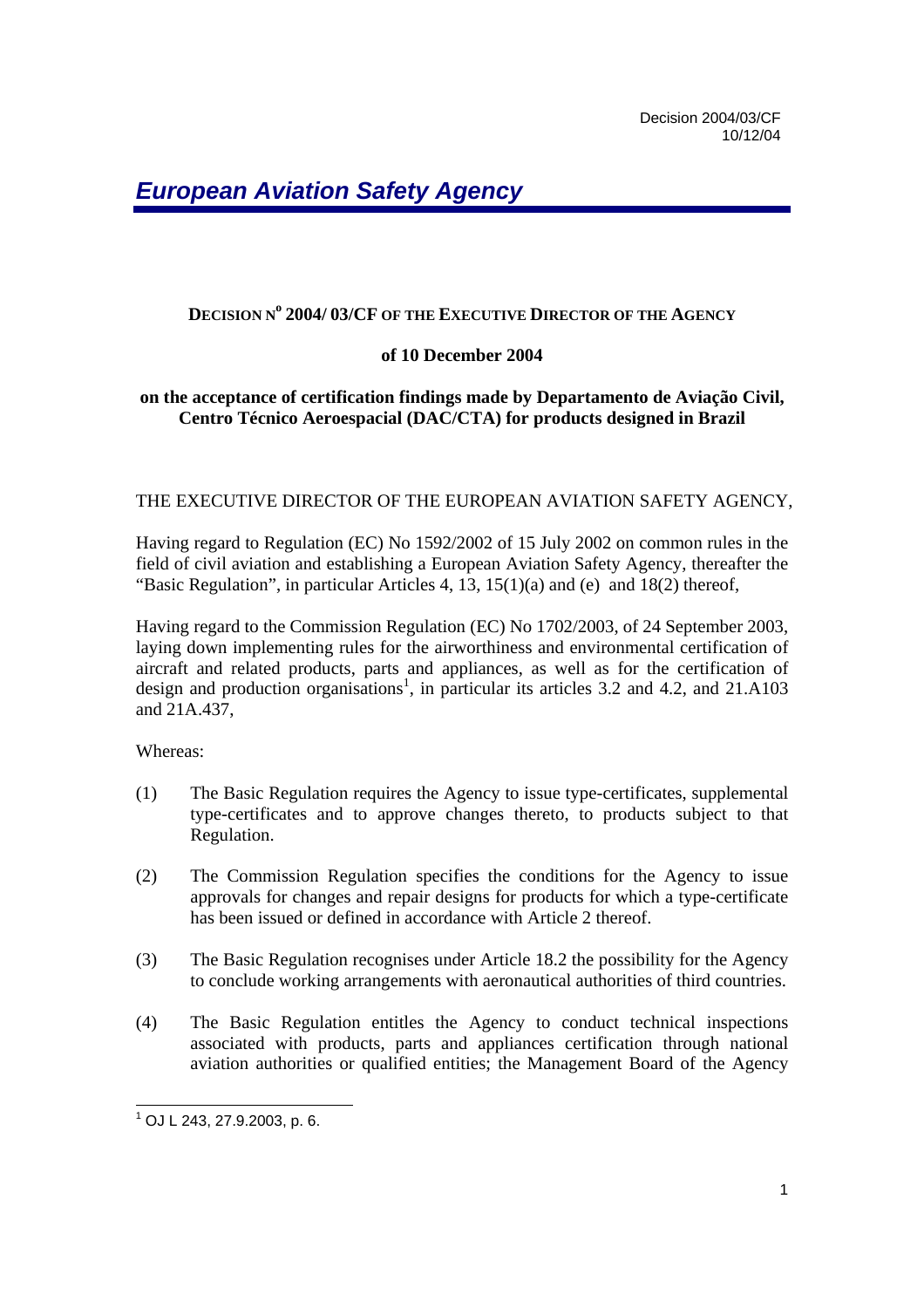has adopted the decision MB/13/03 defining the conditions for the allocation of such certification tasks to national aviation authorities.

- (5) The Agency has signed with DAC/CTA an administrative arrangement on product certification on 13 February 2004, covering in particular the acceptance of technical findings made in accordance with DAC/CTA rules and procedures; this arrangement constitutes the working arrangement required by the Management Board of the Agency for the allocation of certification tasks to a national aviation authority.
- (6) DAC/CTA fulfills the conditions for accreditation in the field of design approval specified by the Management Board of the Agency for the allocation of certification tasks to a national aviation authority, as attested by the JAR-21 Subpart N arrangement concluded between DAC/CTA and the JAA Member States.
- (7) The Commission Regulation prescribes the conditions under which Member States issue individual airworthiness certificates, in particular how proof of compliance of individual product with the type-certificate issued or defined in accordance with Article 2 of the Commission Regulation shall be attested.
- (8) DAC/CTA has introduced in its legislation rules equivalent to Part 21 for the approval of production organisations providing for the acceptance of their certification findings, as attested by the JAR-21 Subpart N arrangement concluded between DAC/CTA and the JAA Member States.
- (9) The Decision No 2/2003 of the Executive Director of the Agency of 14 October 2003 on the implementation of airworthiness directives for products, parts and appliances designed in third countries and repealing Decision No 1/2003 of the Executive Director of the Agency of 26 September 2003 on the implementation of airworthiness directives for aircraft designed in third countries prescribes how airworthiness directives from third countries State of design are adopted by the Agency.

# HAS DECIDED:

# *Article 1*

# **Approval of type-certificate holder's changes and repairs**

An approval is hereby issued by the Agency to an organisation under the regulatory oversight of DAC/CTA for:

- a major level 2 or minor change to a type design; or
- a repair design,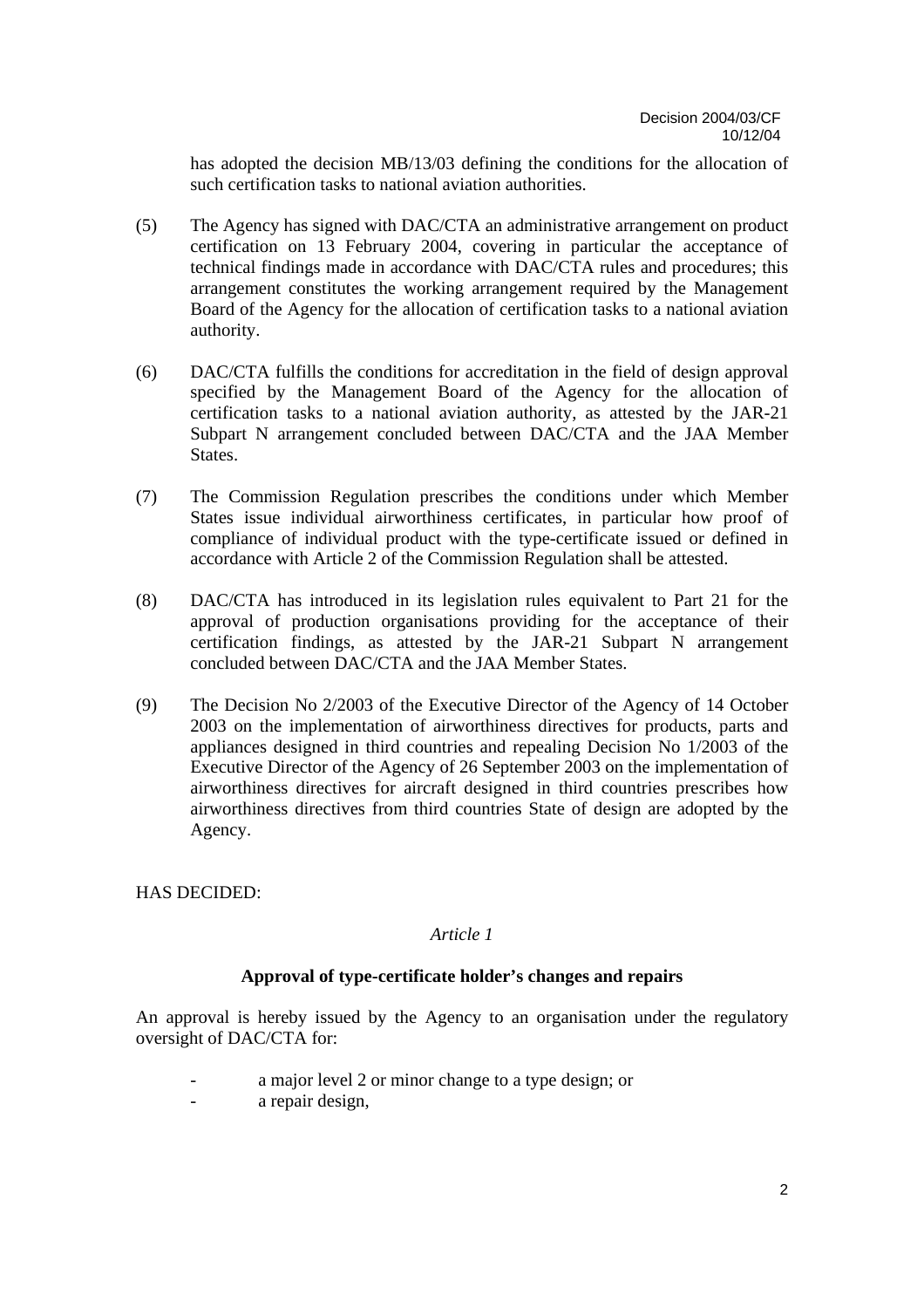when:

- (a) such change or repair is of a product whose type-certificate:
	- (i) has been issued by the Agency; or
	- (ii) is deemed to have been issued in accordance with article 2.3(a) of the Commission Regulation; or
	- (iii) has been determined by the Agency in accordance with article 2.3(c) of the Commission Regulation; and
- (b) this organisation is the holder of the type-certificate of the product; and
- (c) such change or repair has been approved by DAC/CTA in accordance with the procedures of the administrative arrangement between DAC/CTA and the Agency.

### *Article 2*

### **Approval of type-certificate holder's alternative means of compliance (AMOC) with an airworthiness directive**

An approval is hereby issued by the Agency to an organisation under the regulatory oversight of DAC/CTA for an AMOC with an airworthiness directive when:

- (a) it is applicable to a product whose type-certificate:
	- (i) has been issued by the Agency; or
	- (ii) is deemed to have been issued in accordance with article 2.3(a) of the Commission Regulation; or
	- (iii) has been determined by the Agency in accordance with article 2.3(c) of the Commission Regulation, and
- (b) the related airworthiness directive has been adopted by the Agency in accordance to Decision No 2/2003; and
- (c) this organisation is the holder of the type-certificate of the product; and
- (d) such AMOC has been approved by DAC/CTA.

# *Article 3*

### **Production Statements of conformity and authorised release certificates**

It is hereby determined that the system of DAC/CTA includes the same independent level of checking of compliance as provided by the Commission Regulation in the field of production.